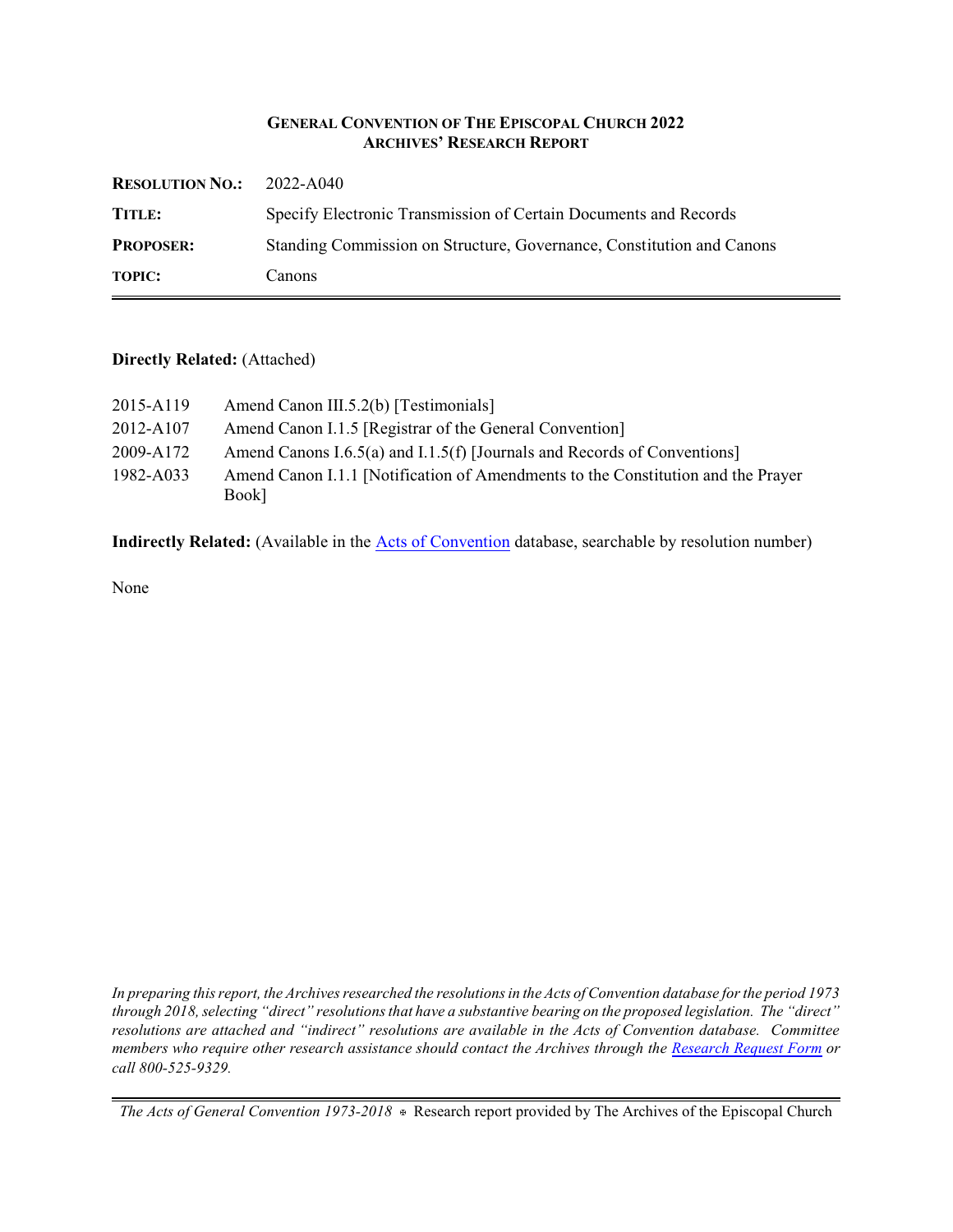# **A040 - Specify Electronic Transmission of Certain Documents and Records**

## **Final Status:** Not Yet Finalized

**Proposed by:** Standing Commission on Structure, Governance, Constitution and Canons **Requests New Interim Body**: No **Amends C&C or Rules of Order**: Yes **Has Budget Implications**: No **Cost**: **HiA:** HB **Legislative Committee Currently Assigned**: 02 - Constitution & Canons **Completion Status:** Incomplete **Latest House Action:** N/A **Supporting Documents:** No

## **Resolution Text**

*Resolved*, the House of \_\_\_\_\_\_\_\_\_\_\_\_\_\_\_\_ concurring,

That the 80th General Convention of The Episcopal Church amend Canon I.1.1.e to read as follows:

## I.1.1.

**e.** It shall be the duty of the Secretary of the House of Deputies, whenever any alteration of the Book of Common Prayer or of the Constitution is proposed, or any other subject submitted to the consideration of the several Diocesan Conventions, to give notice thereof to the Ecclesiastical Authority of the Church in every Diocese, as well as to the Secretary of the Convention of every Diocese, and written evidence that the foregoing requirement has been complied with shall be presented by the Secretary to the General Convention at its next session. All such notices shall be sent by *electronic means* certified or registered mail, with the Secretary's certificates to be returned. The Secretary shall notify all diocesan Secretaries that it is their duty to make known such proposed alterations of the Book of Common Prayer, and of the Constitution, and such other subjects, to the Conventions of their respective Dioceses at their next meeting, and to certify to the Secretary of the House of Deputies that such action has been taken.

### And be it further

*Resolved*, That the 80th General Convention of The Episcopal Church amend Canon I.6.5.a to read as follows: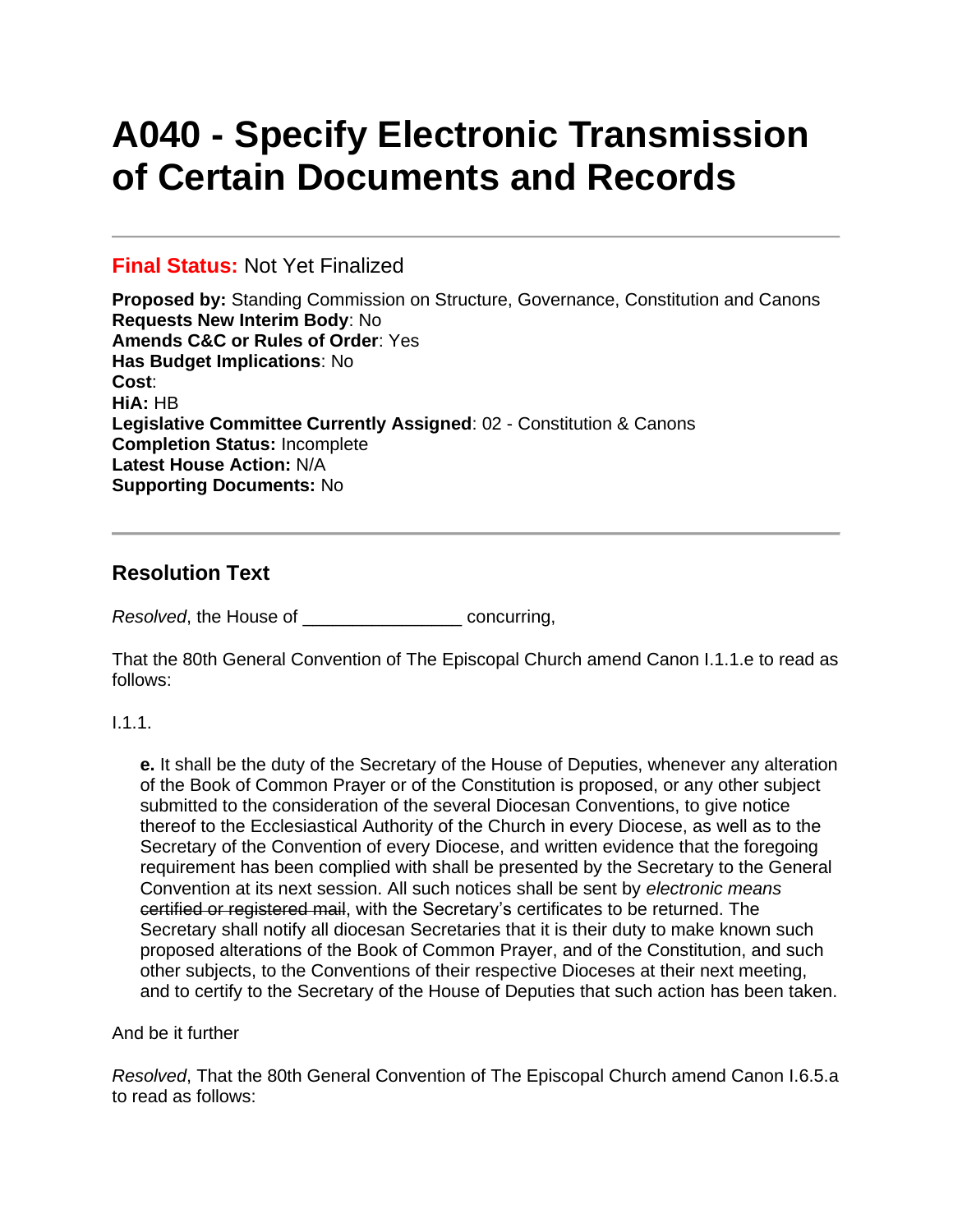## **Sec. 5**

**a.** It shall be the duty of the Secretary of the Convention of every jurisdiction to forward to the Secretary of the House of Deputies *by electronic means*, immediately upon publication, two copies of the Journals *one (1) copy of the Journal* of the Convention of the jurisdiction, together with episcopal charges, statements, and such other records in paper or electronic format as may show the state of the Church in that jurisdiction, and two copies *one (1) copy* to the Archives of the Church in *electronic* a common format as prescribed by the Archivist of the Church.

## **Explanation**

Electronic transmission of these notices and of diocesan convention journals will save paper and money.

I.6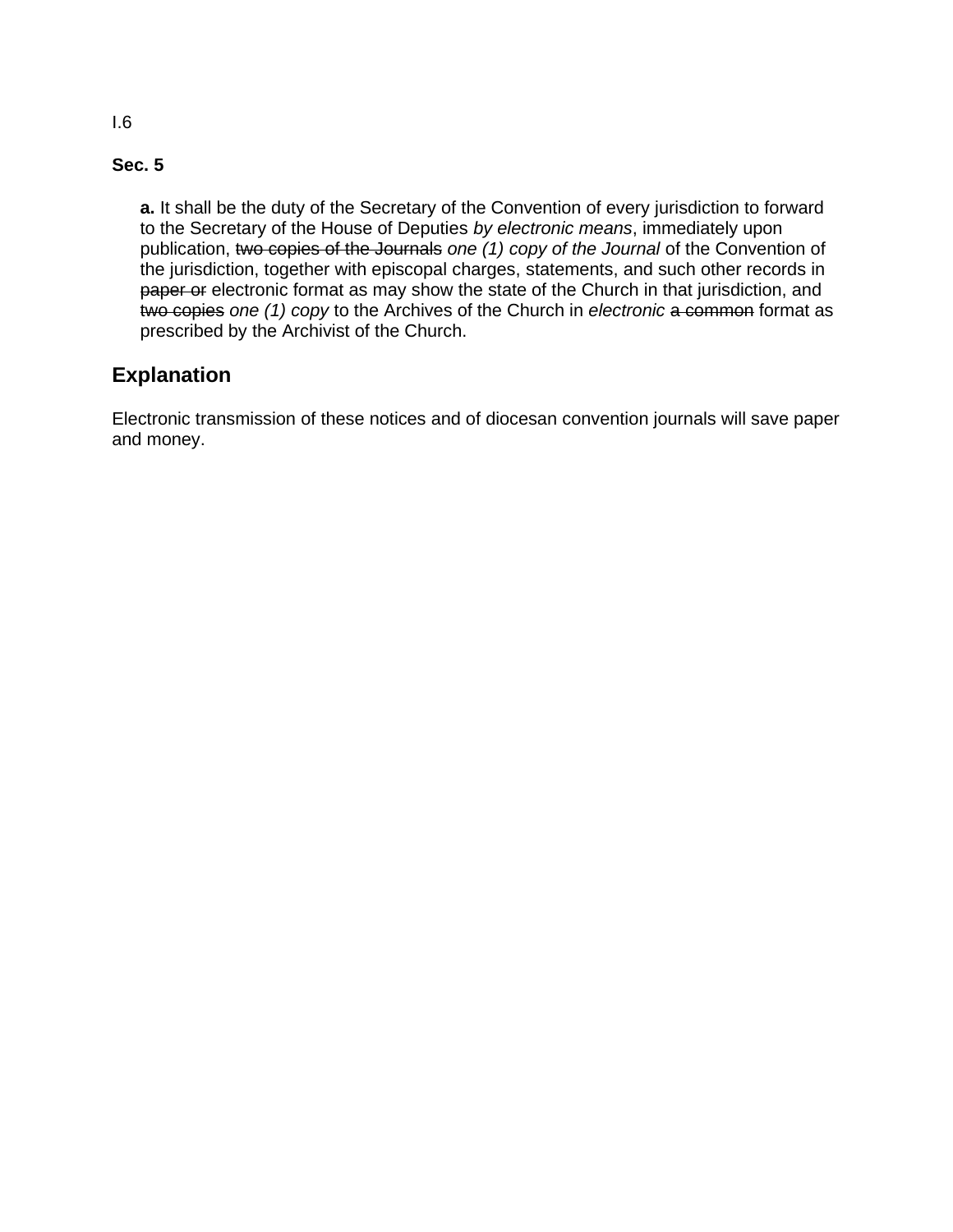| <b>Resolution Number:</b>        | 2015-A119                             |
|----------------------------------|---------------------------------------|
| Title:                           | Amend Canon III.5.2(b) [Testimonials] |
| <b>Legislative Action Taken:</b> | Concurred as Amended                  |
| <b>Final Text:</b>               |                                       |

THE ARCHIVES<br>of the Episcopal Church

*Resolved*, **That Canon III.5.2(b) is hereby amended to read as follows:**

**(b) Testimonials required of the Standing Committee by this Title must be signed by a majority of the whole Committee, at a meeting duly convened, except that testimonials may be executed in counterparts,** *any of which may be delivered by facsimile or other electronic transmission,* **each of which shall be deemed an original.**

**Citation:** General Convention, *Journal of the General Convention of...The Episcopal Church, Salt Lake City, 2015* (New York: General Convention, 2015), p. 713.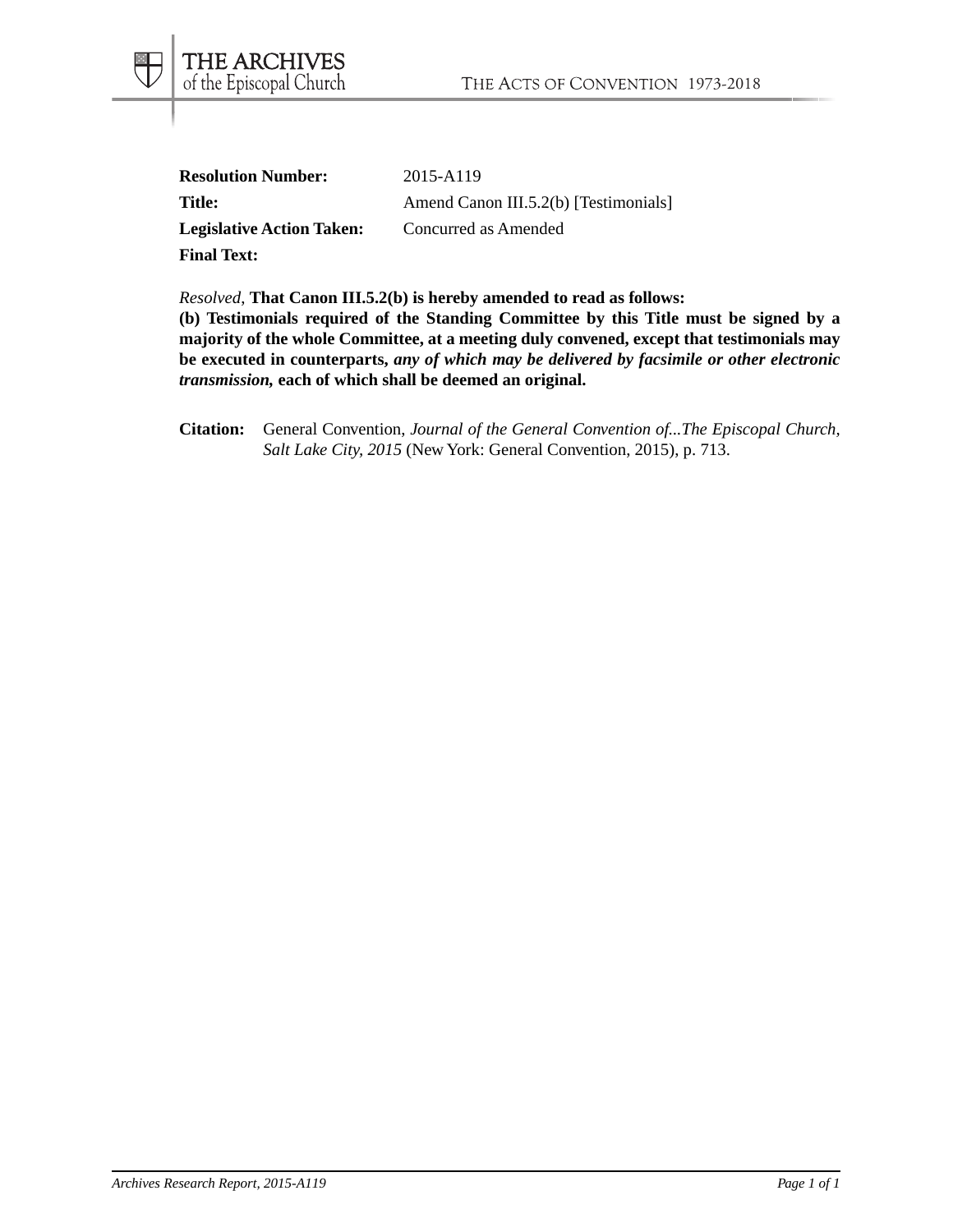| <b>Resolution Number:</b>        | 2012-A107                                               |
|----------------------------------|---------------------------------------------------------|
| Title:                           | Amend Canon I.1.5 [Registrar of the General Convention] |
| <b>Legislative Action Taken:</b> | Concurred                                               |
| <b>Final Text:</b>               |                                                         |

*Resolved*, **That Canon I.1.5 be revised to read as follows:**

**Sec. 5**

THE ARCHIVES of the Episcopal Church

**(a) The House of Deputies, upon the nomination of the House of Bishops, shall elect a Presbyter, to be known as** *Secretary of the General Convention shall, ex officio, be* **the Registrar of the General Convention, whose duty it shall be to receive all Journals, files, papers, reports, and other documents or articles that are, or shall become, the property of either House of the General Convention, and to transmit the same to the Archives of the Church as prescribed by the Archivist.**

**(b) It shall also be the duty of the said Registrar to maintain suitable records of the ordinations and consecrations of all the Bishops of this Church, designating accurately the time and place of the same, with the names of the consecrating Bishops, and of others present and assisting; to have the same authenticated in the fullest manner practicable; and to take care for the similar record and authentication of all future ordinations and** *,***consecrations** *and installations* **of Bishops in this Church***; and to transmit the same to the Archives of the Church when and as prescribed by the Archivist.* **Due notice of the time and place of such ordinations and consecrations shall be given by the Presiding Bishop to the Registrar; and thereupon it shall be the duty of the Registrar to attend such ordinations and consecrations, either in person or by** *appointing a clergy or lay* **deputy** *Registrar***.**

**(c) The Registrar shall prepare, in such form as the House of Bishops shall prescribe, the Letters of Ordination and Consecration in duplicate, shall have the same immediately signed and sealed by the ordaining and consecrating Bishops, and by such other Bishops assisting as may be practicable, shall deliver to the newly consecrated Bishop one of the said Letters, shall carefully file and retain the other, and shall make a minute thereof in the official records.**

**(d) The Registrar shall also be Historiographer, unless in any case the House of Bishops shall make a separate nomination; and in this event the House of Deputies shall confirm the nomination.**

**(e) The necessary expenses incurred under this Section shall be paid by the Treasurer of the General Convention.**

**(f) It shall be the duty of the secretaries of both Houses to deliver to the Registrar the minutes of both Houses, together with the Journals, files, papers, reports, electronic records, and all other records of either House in a manner prescribed by the Archivist. The minutes of both Houses shall remain filed until after the adjournment of the first General Convention following that at which such minutes shall have been taken; Provided, however, that any part of such minutes, for any reason unpublished in the Journal, shall remain filed in the Archives. The Secretary of the House of Deputies shall also deliver to the Registrar, as prescribed by the Archivist, when not otherwise expressly directed, all the Journals, files, papers, reports, and other published, unpublished or electronic documents specified in Canon I.6. The Secretaries shall require the Registrar to give them receipts**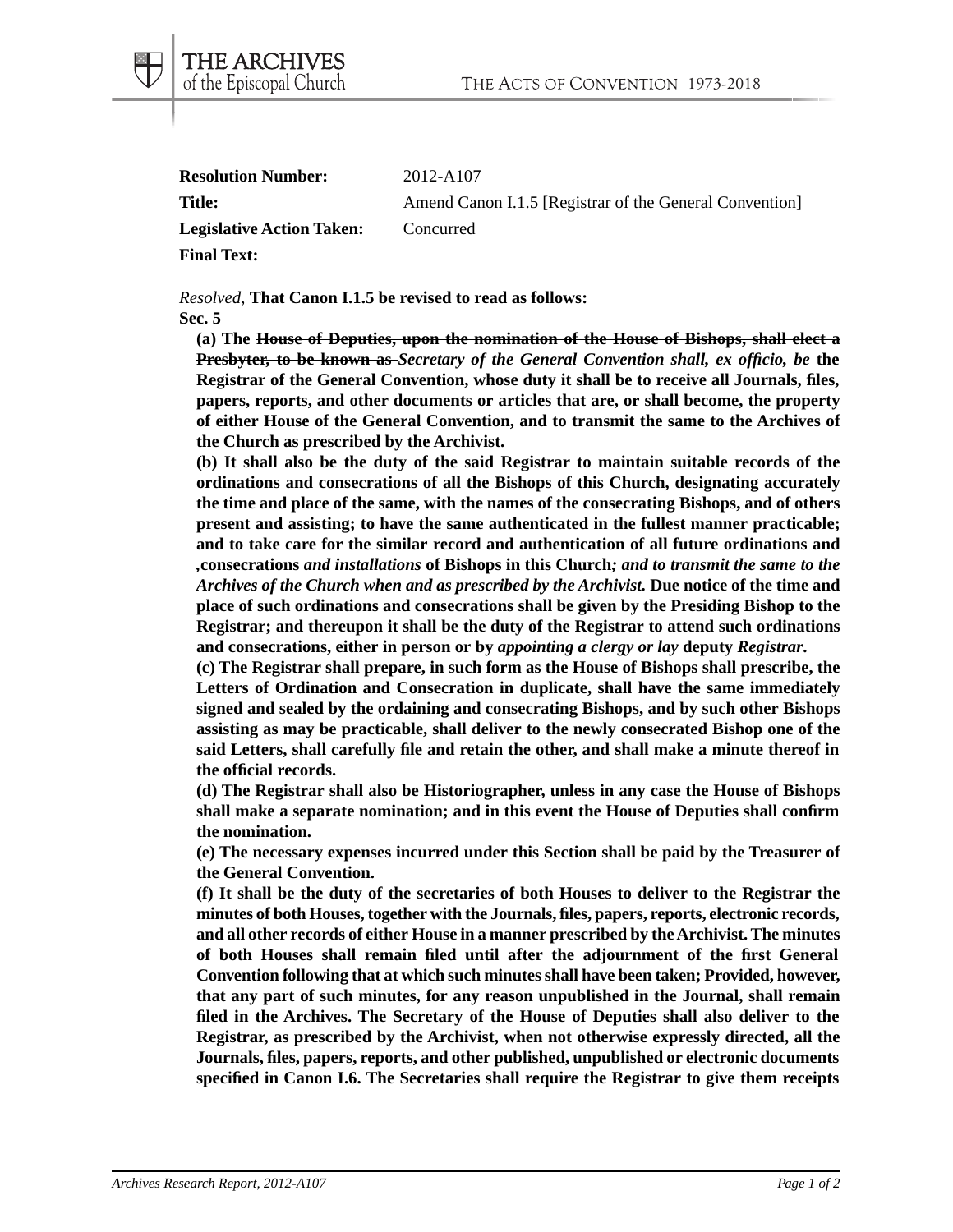**for the Journals and other records. The Registrar shall transmit the records of the secretaries of both Houses to the Archivist of the Church.**

**(g) In the case of a vacancy in the office of Registrar, the Presiding Bishop shall appoint a Registrar, who shall hold office until the next General Convention.**

**Citation:** General Convention, *Journal of the General Convention of...The Episcopal Church, Indianapolis, 2012* (New York: General Convention, 2012), pp. 178-179.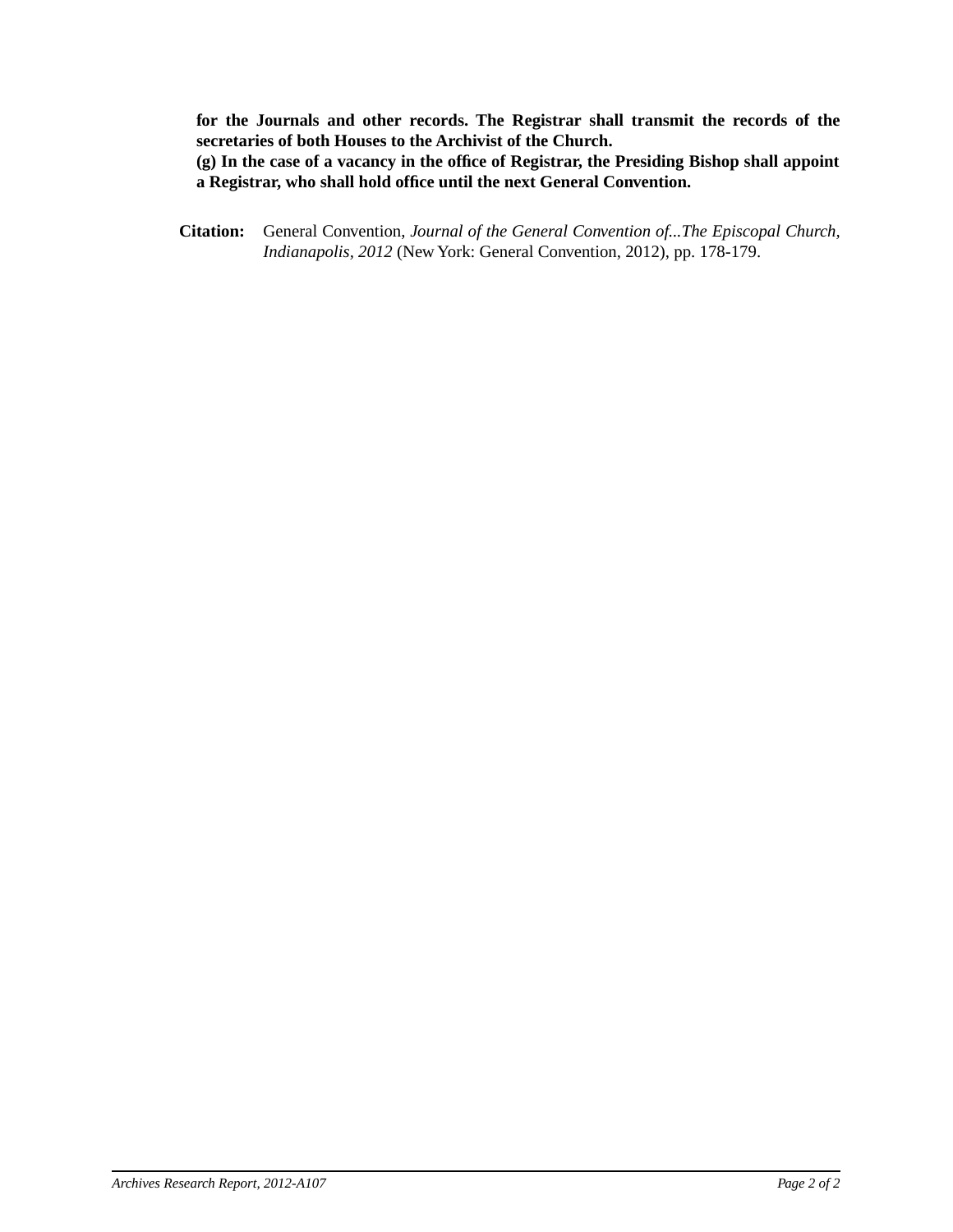| I THE ARCHIVES          |
|-------------------------|
| of the Episcopal Church |

| <b>Resolution Number:</b>        | 2009-A172                                                                   |
|----------------------------------|-----------------------------------------------------------------------------|
| Title:                           | Amend Canons I.6.5(a) and I.1.5(f) [Journals and Records of<br>Conventions] |
| <b>Legislative Action Taken:</b> | Concurred as Amended                                                        |
| <b>Final Text:</b>               |                                                                             |

*Resolved*, **That Canon I.6.5(a) [Of the Mode of Securing an Accurate View of the State of This Church] be amended as follows**:

**Sec. 5. (a) It shall be the duty of the Secretary of the Convention of every jurisdiction to forward to the Secretary of the House of Deputies, immediately upon publication, two copies of the Journals of the Convention of the jurisdiction, together with episcopal charges, statements and such other papersother records** *in paper or electronic format* **as may show the state of the Church in that jurisdiction, and one copy***two copies* **to the Archives of the Church** *in a common format as prescribed by the Archivist of the Church***.**

And be it further

*Resolved*, **That Canon I.1.5(f) [Of the General Convention] be amended as follows**:

**Sec. 5. (f) It shall be the duty of the secretaries of both Houses within thirty days after the adjournment of the General Conventionto deliver to the** *Registrar***, the manuscriptminutes of both Houses, together with the Journals, files, papers, reports,** *electronic records* **and all other documents***records* **of either House** *in a manner prescribed by the Archivist***. The manuscriptminutes of both Houses shall remain filed until after the adjournment of the second***first General* **Convention following that at which such minutes shall have been taken;** *Provided***,** *however***, that any part of such minutes, for any reason unpublished in the Journal, shall remain filed in the Archives. The Secretary of the House of Deputies shall also deliver to the** *Registrar as prescribed by the Archivist***, when not otherwise expressly directed, all the Journals, files, papers, reports and other published, unpublished or electronic documents specified in Canon I.6. The Secretaries shall require the** *Registrar* **to give them receipts for the Journals and other papers***records. The Registrar shall transmit the records of the secretaries of both Houses to the Archivist of the Church***.**

**Citation:** General Convention, *Journal of the General Convention of...The Episcopal Church, Anaheim, 2009* (New York: General Convention, 2009), p. 157.